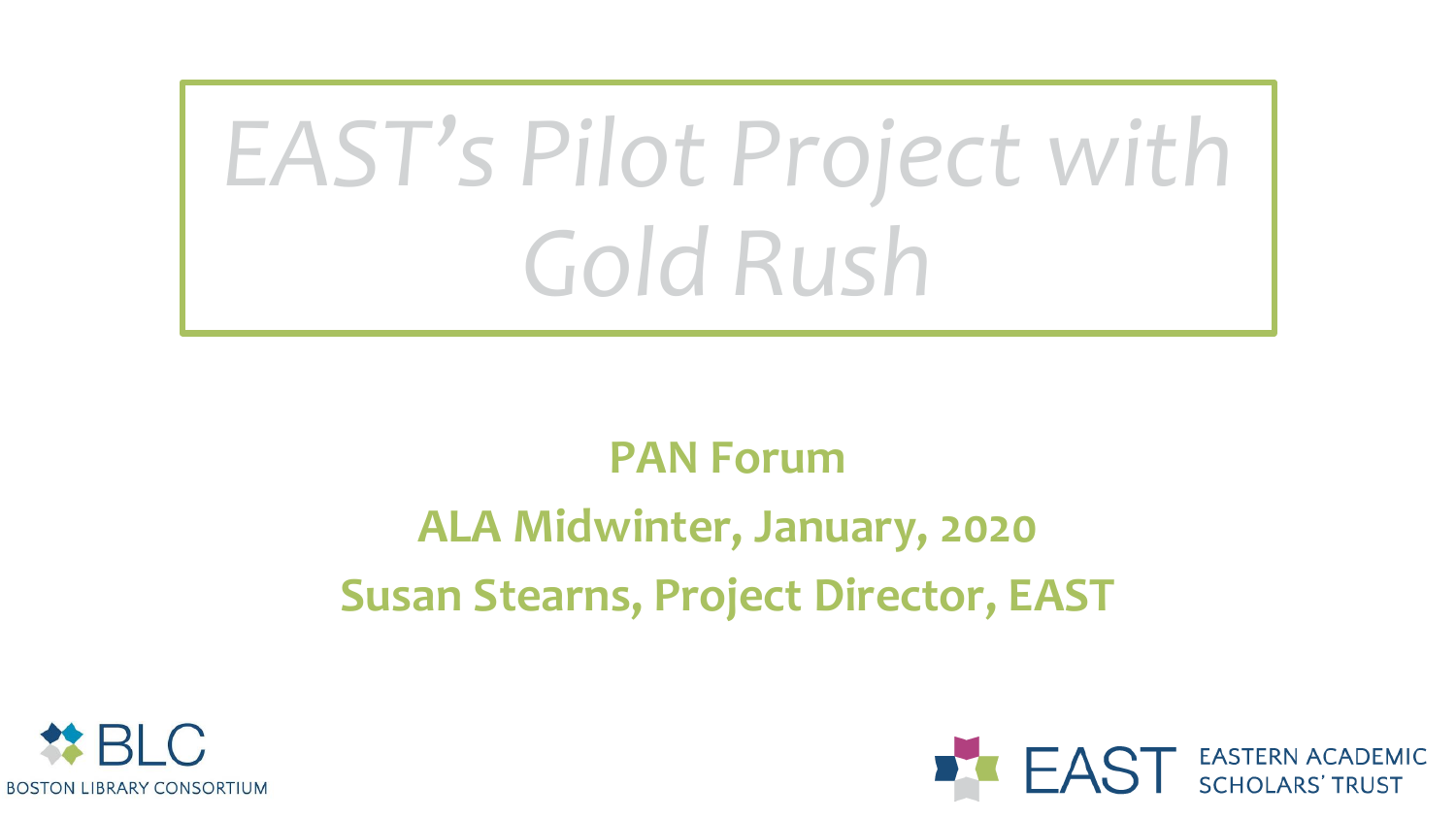## The Eastern Academic Scholars' Trust



- 65 academic and research libraries from Maine to Florida
- •Most are Retention Partners
- •Mission: Securing the scholarly record in support of teaching, learning and research
- Ensure access for researchers, students and faculty of member libraries

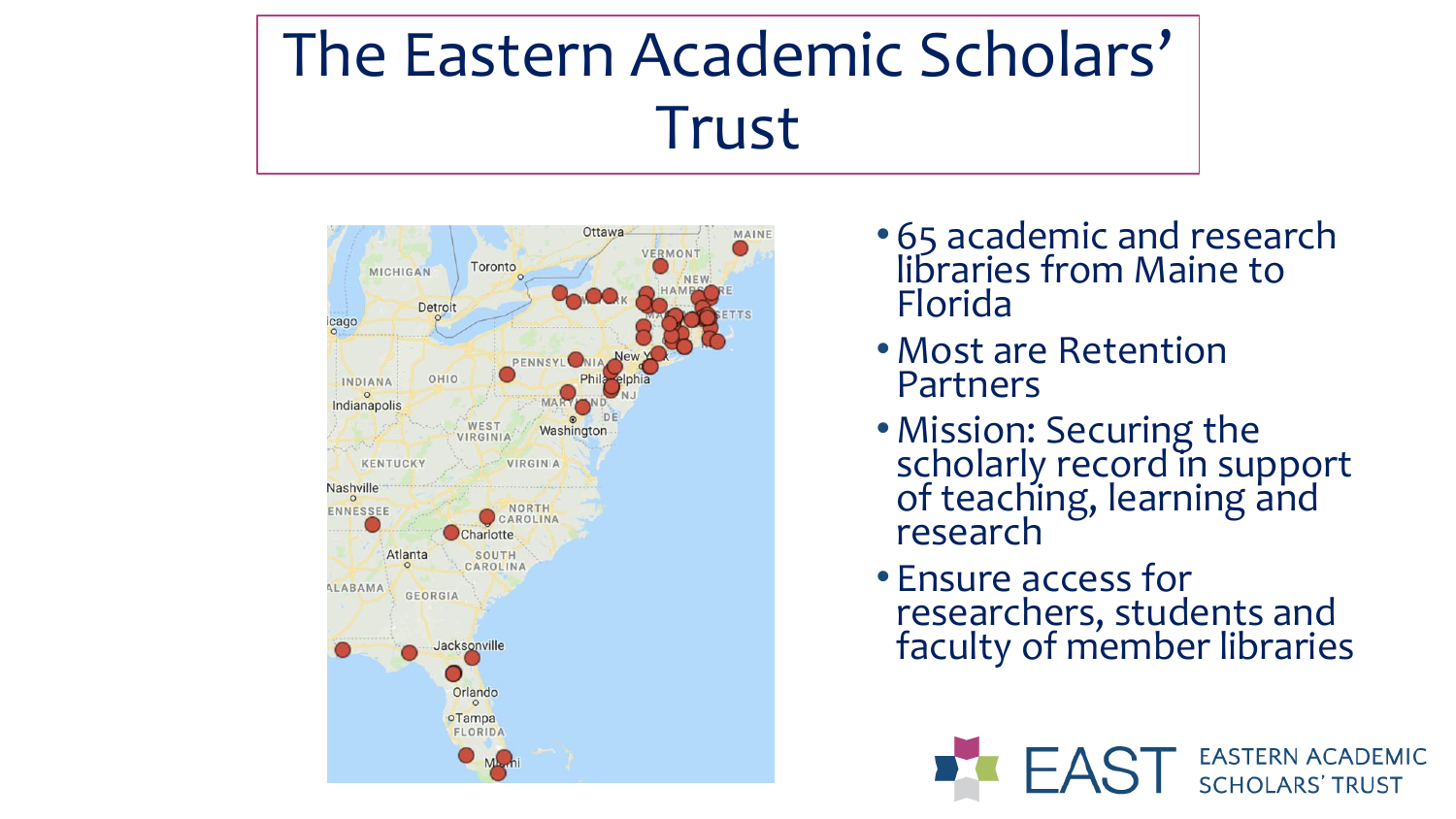## EAST and Monograph Collection Analysis

- Collection analysis is critical to determining a model for which monograph titles should be retained
- First two EAST cohorts used OCLC GreenGlass® for collection analysis
- EAST retention model focuses on:
	- Retaining at least one copy of unique scholarly monographs published before 2011
	- Retaining multiple copies of frequently used titles
	- Retain one copy of all other scholarly monographs
	- Retain an additional copy of titles published prior to 1900

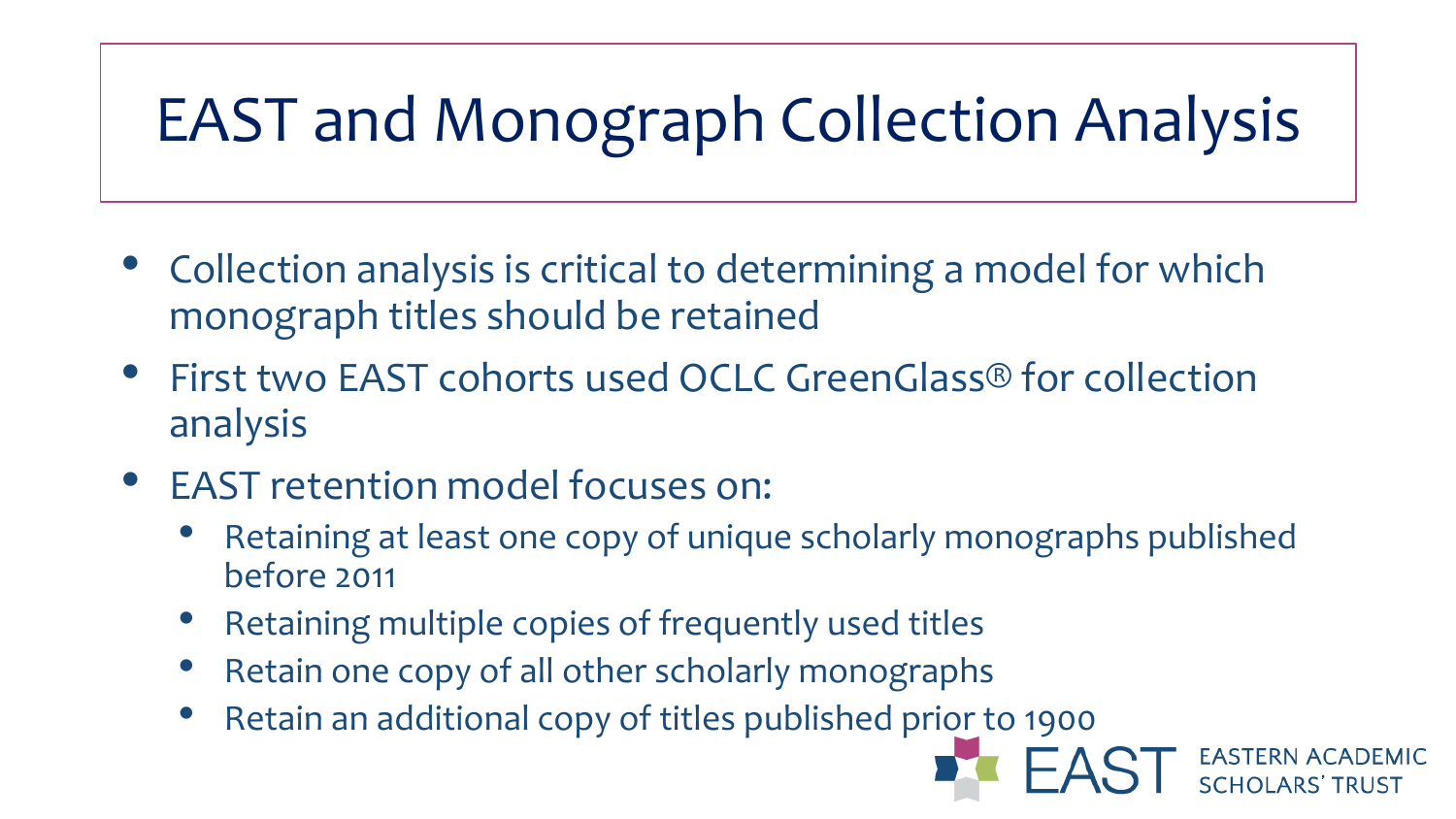## Options for Collection Analysis

- Collection analysis is a pre-requisite for joining EAST as a monograph retention partner
- EAST wishes to offer a lower cost option for libraries
- In 2018 began to investigate options
- Agreed to work with the Gold Rush Decision Support service offered by the Colorado Alliance of Research Libraries
- Currently completing load of all EAST retention commitments into Gold Rush

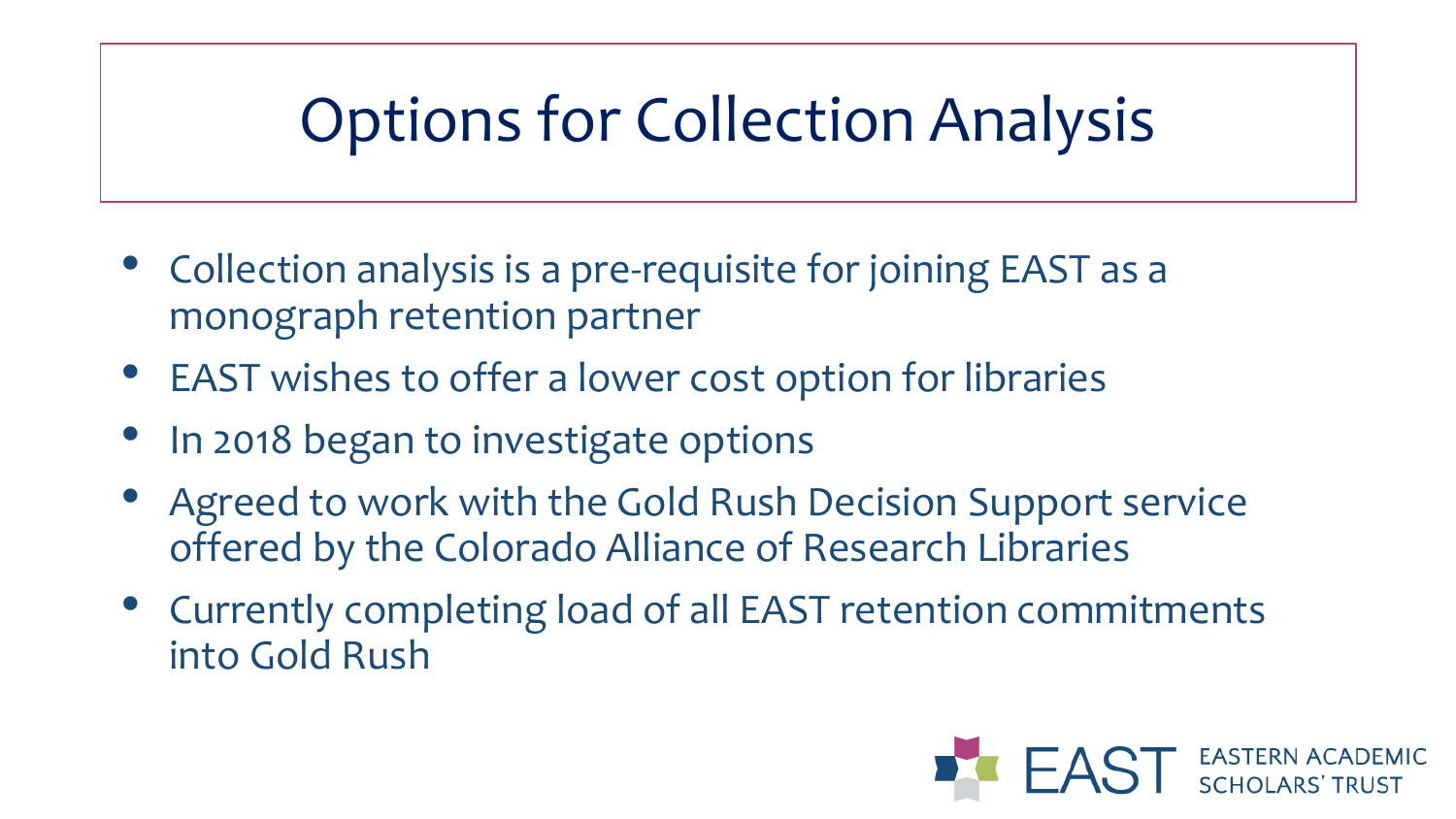| You searched for:<br>×           | $*.*$                          | ×<br>Collection:EAST                                                        |                  |            | Help            | Start Over   |
|----------------------------------|--------------------------------|-----------------------------------------------------------------------------|------------------|------------|-----------------|--------------|
| <b>EAST</b><br><b>All Fields</b> | ▼<br>$\boldsymbol{\mathrm{v}}$ | Search                                                                      | Search<br>$\Box$ | Select One | Select Multiple | Site Compare |
| Load saved search                |                                | This collection contains 5,633,313 unique Match Keys. View Indexing History |                  |            |                 |              |

#### **View My Reports**

**Code Revisions** 

Copyright © 2020 Colorado Alliance of Research Libraries all rights reserved worldwide. f Connect with us!

### **Home screen for the "Compare Library Catalogs" function Over 5.6 million EAST retention commitments loaded so far**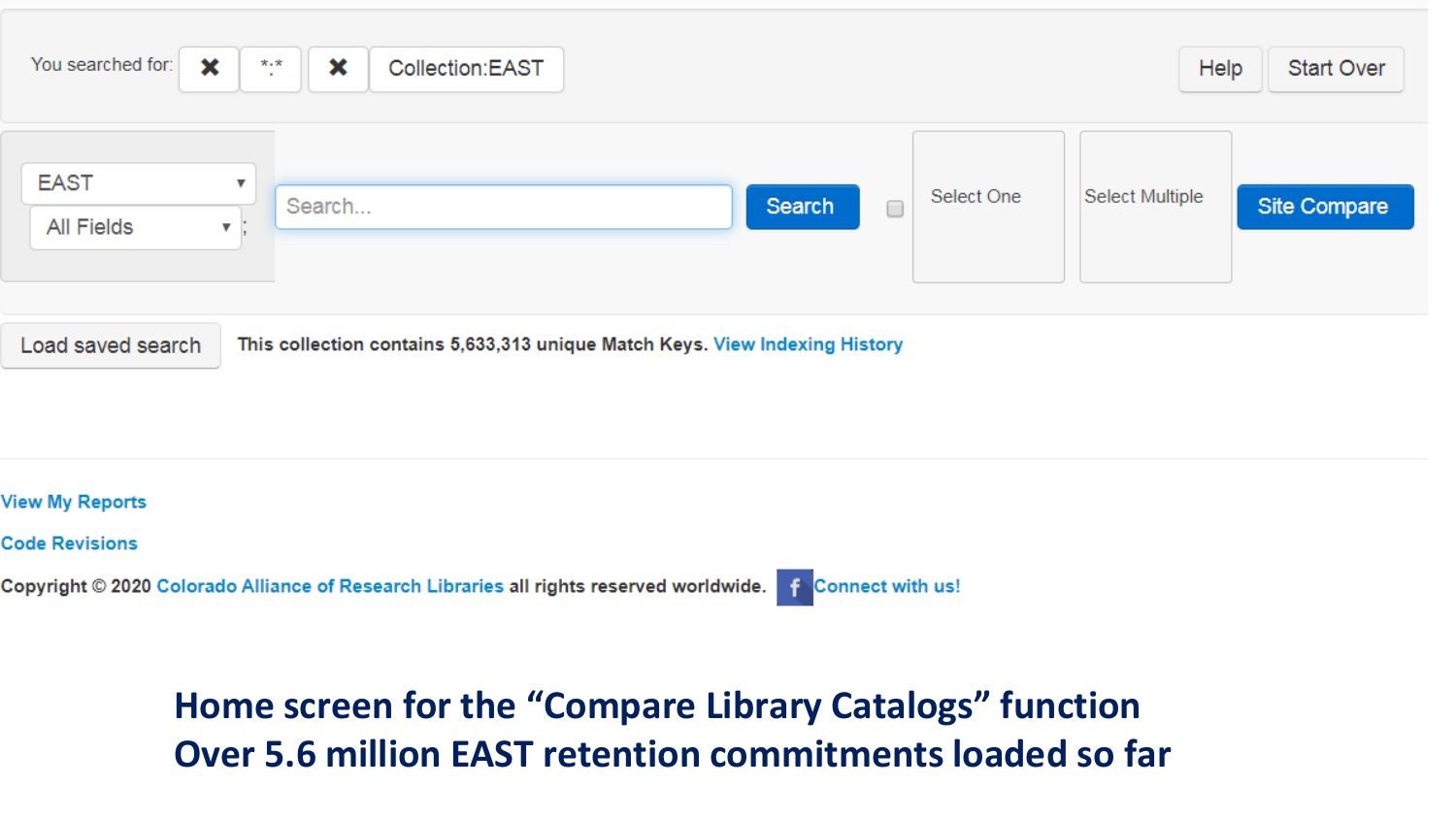#### **Comparison of holdings of USCGA to the EAST retention commitments**

|                                                             | <b>Set 1:</b><br>Library: USCGA | <b>Set 2:</b><br>Library:NGCA; Library:Elms Library; Library:Amherst Col;<br>Library:Bard; Library:BC; Library:MBU; Library:Brandeis;<br>Library: BSU; Library: BMC; Library: Bucknell; Library: CBY;<br>Library:ConnColl; Library:DCOLL; Library:Desales;<br>Library:fau; Library:Five College; Library:FSU;<br>Library: Furman; Library: Geisel at SAC;<br>Library:Gettysburg; Library:Hamilton; Library:Hampshire<br>Col; Library:HUL - Axinn; Library:LAFAY; Library:LNDL;<br>Library: Middlebury; Library: Mt Holyoke; Library: NYU;<br>Library:PEA; Library:Siena; Library:Skidmore;<br>Library:Smith; Library:Swarthmore; Library:Syracuse;<br>Library: CtHT; Library: Tufts; Library: UMassA;<br>Library: UMass Boston; Library: UMass Lowell;<br>Library: Union; Library: UConn; Library: UMassD;<br>Library: UNH; Library: ULS; Library: Rochester; Library: U<br>ofthe South; Library: VassrCollLibr; Library: MWelC;<br>Library: Wesleyan; Library: WCM; Library: YYP |  |  |  |
|-------------------------------------------------------------|---------------------------------|-----------------------------------------------------------------------------------------------------------------------------------------------------------------------------------------------------------------------------------------------------------------------------------------------------------------------------------------------------------------------------------------------------------------------------------------------------------------------------------------------------------------------------------------------------------------------------------------------------------------------------------------------------------------------------------------------------------------------------------------------------------------------------------------------------------------------------------------------------------------------------------------------------------------------------------------------------------------------------------|--|--|--|
| <b>Total</b>                                                | 77,632                          | 5,601,711                                                                                                                                                                                                                                                                                                                                                                                                                                                                                                                                                                                                                                                                                                                                                                                                                                                                                                                                                                         |  |  |  |
| <b>Unique</b>                                               | 31,602                          | 5,555,681                                                                                                                                                                                                                                                                                                                                                                                                                                                                                                                                                                                                                                                                                                                                                                                                                                                                                                                                                                         |  |  |  |
| <b>Common</b>                                               | 46,030                          | Of the total of 77,632 USCGA holdings,<br>31,602 (or just over 40%) are unique                                                                                                                                                                                                                                                                                                                                                                                                                                                                                                                                                                                                                                                                                                                                                                                                                                                                                                    |  |  |  |
| <b>Held at 2 libraries</b>                                  | 24551                           |                                                                                                                                                                                                                                                                                                                                                                                                                                                                                                                                                                                                                                                                                                                                                                                                                                                                                                                                                                                   |  |  |  |
| <b>Held at 3 libraries</b>                                  | 5016                            | Although this may decrease, it would                                                                                                                                                                                                                                                                                                                                                                                                                                                                                                                                                                                                                                                                                                                                                                                                                                                                                                                                              |  |  |  |
| <b>Held at 4 or more libraries</b><br>16463<br>discussions. |                                 | be a starting point for retention                                                                                                                                                                                                                                                                                                                                                                                                                                                                                                                                                                                                                                                                                                                                                                                                                                                                                                                                                 |  |  |  |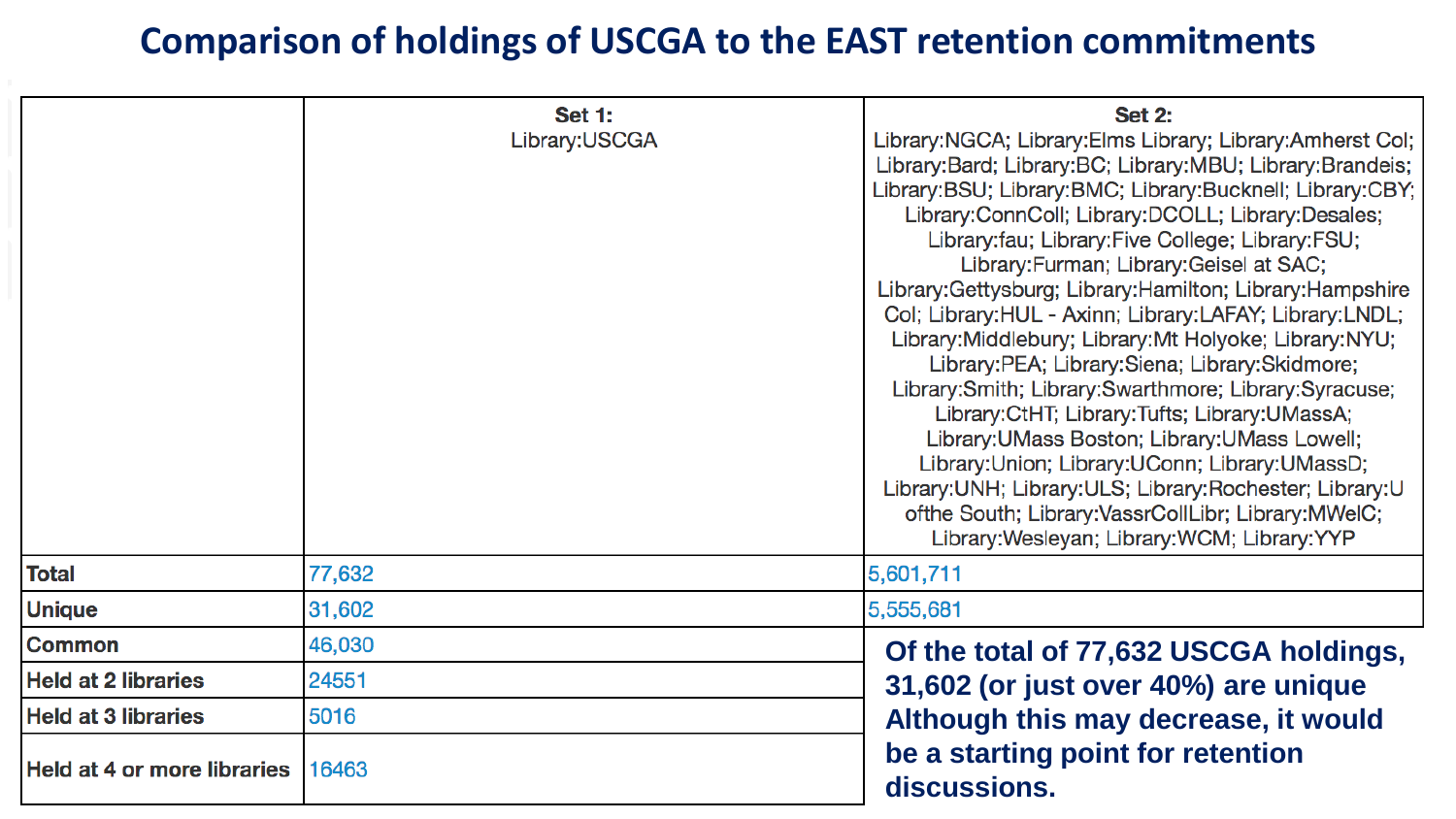| Load saved search<br>Save search                                                 | <b>Export records</b>                                                                                                                 | 31,602 found for, set 1 unique. Displaying records 1 to 25 Previous Next<br>Pivot reports                                                                                                                                                                                                |                               |  |  |  |
|----------------------------------------------------------------------------------|---------------------------------------------------------------------------------------------------------------------------------------|------------------------------------------------------------------------------------------------------------------------------------------------------------------------------------------------------------------------------------------------------------------------------------------|-------------------------------|--|--|--|
| Limit your search<br><b>Apply</b>                                                | 山 Show 25                                                                                                                             | $\mathbf{v}$ entries, sorted by Relevance $\mathbf{v}$ in descending $\mathbf{v}$ order.<br><b>Apply Sort</b>                                                                                                                                                                            |                               |  |  |  |
| Format                                                                           | Title:<br>Author:                                                                                                                     | Community and progress in Kant's moral philosophy<br>Moran Kate A.                                                                                                                                                                                                                       |                               |  |  |  |
| <b>Publication year</b>                                                          | Format:<br><b>Subject heading:</b>                                                                                                    | <b>Book</b><br>Kant, Immanuel, 1724-1804, Social ethics                                                                                                                                                                                                                                  | <b>List of the</b>            |  |  |  |
| Subject heading                                                                  | Language:<br>Region:<br><b>Publication Date: 2012</b>                                                                                 | English                                                                                                                                                                                                                                                                                  |                               |  |  |  |
| Publisher:<br>Language<br>LC#<br>OCLC#:<br>LC call number<br>Library:<br>Branch: |                                                                                                                                       | catholic university of america press,<br>B2799.e8 m567 2012                                                                                                                                                                                                                              | unique<br><b>USCGA titles</b> |  |  |  |
|                                                                                  |                                                                                                                                       | 747099796<br>US Coast Guard;                                                                                                                                                                                                                                                             |                               |  |  |  |
| Match Key:<br>Dewey call number                                                  |                                                                                                                                       | 2012<br>community and progress in kants moral philosophy<br>cath<br>Congressional parties, institutional ambition, and the financing of majority control                                                                                                                                 | with options                  |  |  |  |
| Title:<br>Author:<br><b>SuDocs Call Number</b><br>Format:                        |                                                                                                                                       | Heberlig, Eric S., 1970-<br><b>Book</b>                                                                                                                                                                                                                                                  | for export                    |  |  |  |
| Region                                                                           | <b>Subject heading:</b><br>Language:<br>Region:                                                                                       | Campaign funds<br>English<br><b>United States</b>                                                                                                                                                                                                                                        |                               |  |  |  |
| <b>Publication Date: 2012</b><br>Era<br>Publisher:                               |                                                                                                                                       | university of michigan press,<br>Jk1991 .h42 2012                                                                                                                                                                                                                                        |                               |  |  |  |
| 583(f+h) Program Name                                                            | LC#<br>OCLC#:<br>Library:                                                                                                             | 759050049<br>US Coast Guard:                                                                                                                                                                                                                                                             |                               |  |  |  |
| Library                                                                          | Branch:<br><b>Match Key:</b>                                                                                                          | congressional parties institutional ambition and the financing of ma<br>2012<br>univ                                                                                                                                                                                                     |                               |  |  |  |
|                                                                                  | Title:<br>Author:<br>Format:<br><b>Subject heading:</b><br>Language:<br>Region:<br><b>Publication Date: 2012</b><br>Publisher:<br>LC# | The contemporary African-American novel<br>Demirtürk, Emine Lâle<br><b>Book</b><br>American fiction, African Americans, African Americans in literature, City and town life in literature, Cities and towns in<br>English<br>fairleigh dickinson university press ;<br>Ps153.n5 d45 2012 |                               |  |  |  |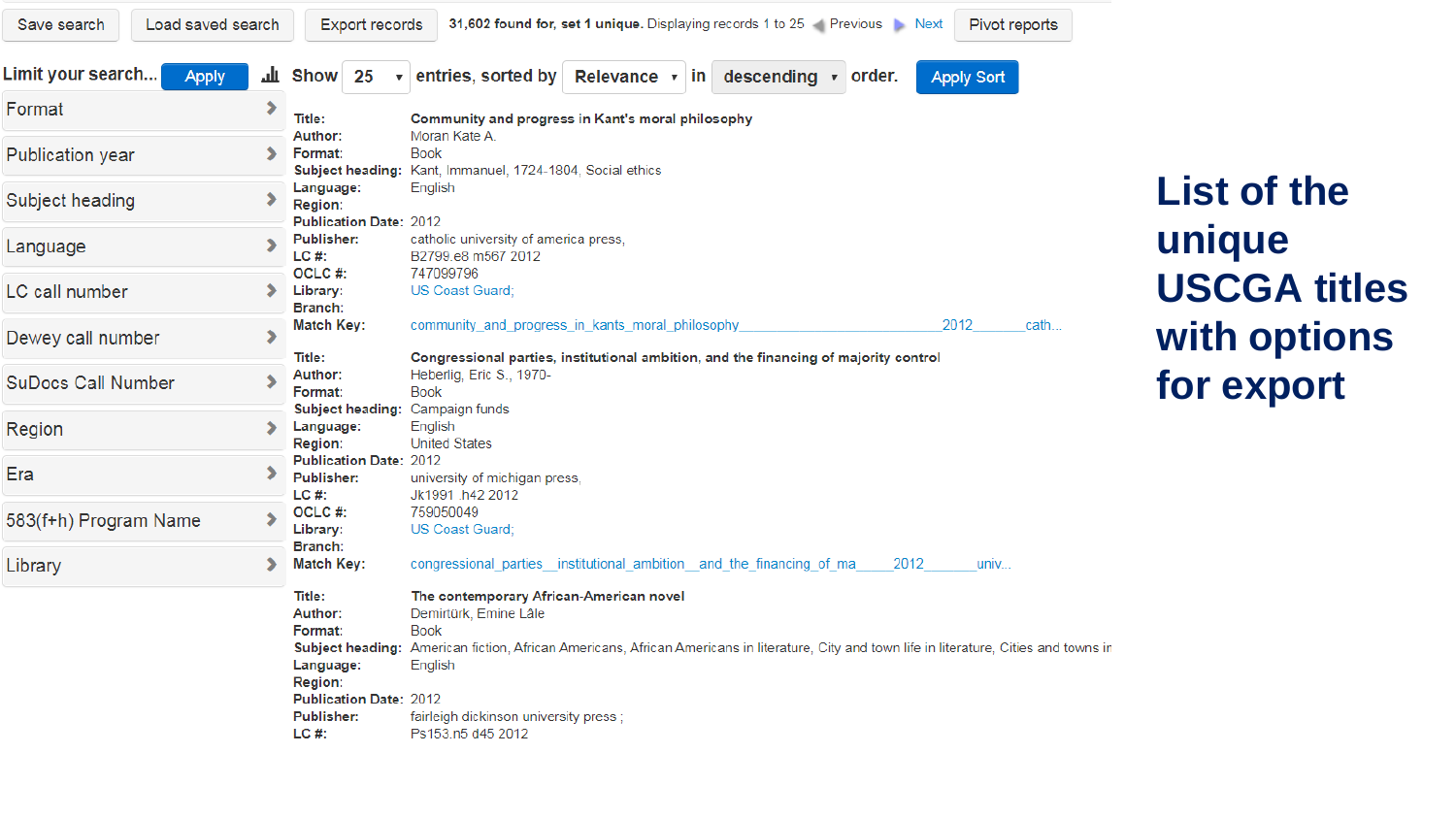#### **Search for a title to determine if there are any EAST retention commitments**

| Limit your search<br><b>Apply</b> |                                     |                               | <b>If Show</b> 25 $\div$ entries, sorted by Relevance $\div$ in descending $\div$ order. |  | <b>Apply Sort</b> |
|-----------------------------------|-------------------------------------|-------------------------------|------------------------------------------------------------------------------------------|--|-------------------|
| Format                            | <b>Title:</b>                       |                               | A pictorial history of the American theatre, 1860-1970                                   |  |                   |
| <b>Publication year</b>           | <b>Author:</b><br><b>Format:</b>    | <b>Subject heading:</b>       | Blum, Daniel C.<br><b>Book</b><br>Theater                                                |  |                   |
| Subject heading                   | Language:<br><b>Region:</b>         |                               | English<br><b>United States</b>                                                          |  |                   |
| Language                          | <b>Publisher:</b>                   | <b>Publication Date: 1969</b> | crown publishers,                                                                        |  |                   |
| LC call number                    | LC #:<br>OCLC #:<br>Library:        |                               | Pn2266 .b585 1969<br>00046797<br><b>UMass Amherst:</b>                                   |  |                   |
| Dewey call number                 | <b>Branch:</b><br><b>Match Key:</b> |                               | pictorial_history_of_the_american_theatre_1860_1970_                                     |  | 1969<br>newcrow.  |
|                                   |                                     |                               |                                                                                          |  |                   |

#### **In this example, the University of Massachusetts, Amherst has a retention Commitment**